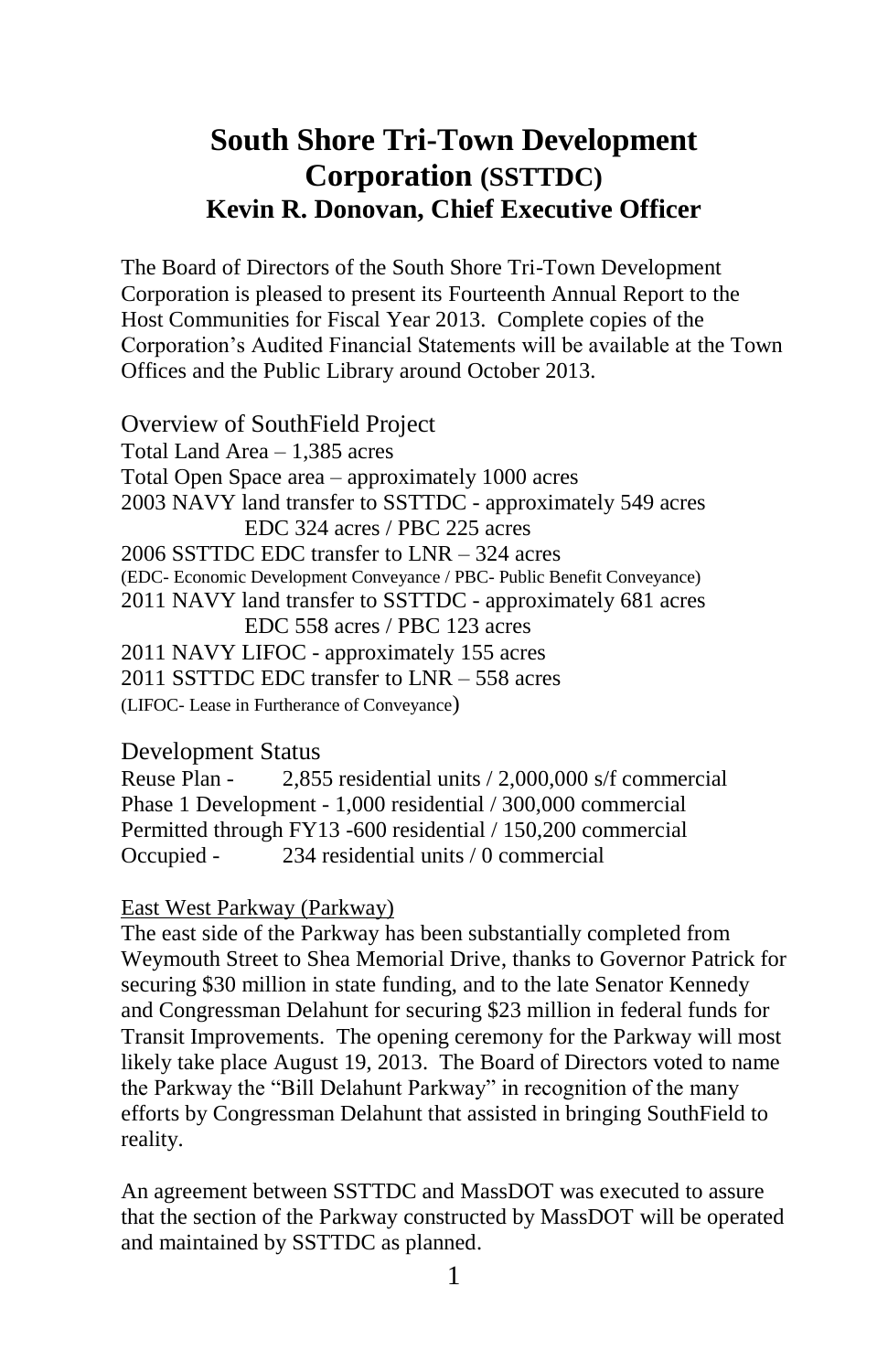An agreement between SSTTDC and the Town of Rockland was executed to assure that the section of the Parkway constructed in Rockland will be operated and maintained by SSTTDC as planned.

Public Safety Agreements were executed with Rockland Police and Fire Departments for patrols and emergency services, in place and ready to respond to any emergency issue on or off the Rockland portion of the roadway.

### Municipal Update

The Enabling Act gives the Board of Directors the authority and responsibility of a local municipality to issue permits, approvals, licenses, orders and determinations.

SSTTDC Special Permit Granting Authority held a public hearing and issued a Decision that approved LNR's proposal for the  $5<sup>th</sup>$  Revision to the Phase 1A Development Plan.

SSTTDC Permit Granting Authority held public hearings and approved a site plan for the Commons at SouthField Highlands II project.

SSTTDC and Town of Weymouth executed an amendment to the Water & Wastewater Agreement regarding charges paid by SSTTDC for the provision of potable water, and discharge of wastewater into the Weymouth Sewer Collection System.

SSTTDC installed a sewer flow meter to track daily flows from SouthField and to document compliance with the Phase 1 Sewer Extension Permit issued by MADEP.

SSTTDC entered into Public Safety Service Agreements with Weymouth Police and Fire Departments for patrols and emergency service response in the SouthField area, and also entered into a Weymouth Public Schools Agreement to cover FY13 costs for educational services for the 22 pupils residing in SouthField.

The NAS Board of Appeals convened this year with governmental authority to deal with appeals filed on a Zoning Enforcement Officer decision. Members include Robert Stevens, Weymouth, James Haney, Abington and Robert A. Manzella, Rockland. Zoning Enforcement Officer Decisions in FY13 included approval of site plan application from Whitman Homes for the Parkview Place project and approval of IBG's site plan application for the Cottages at Hollybrook project.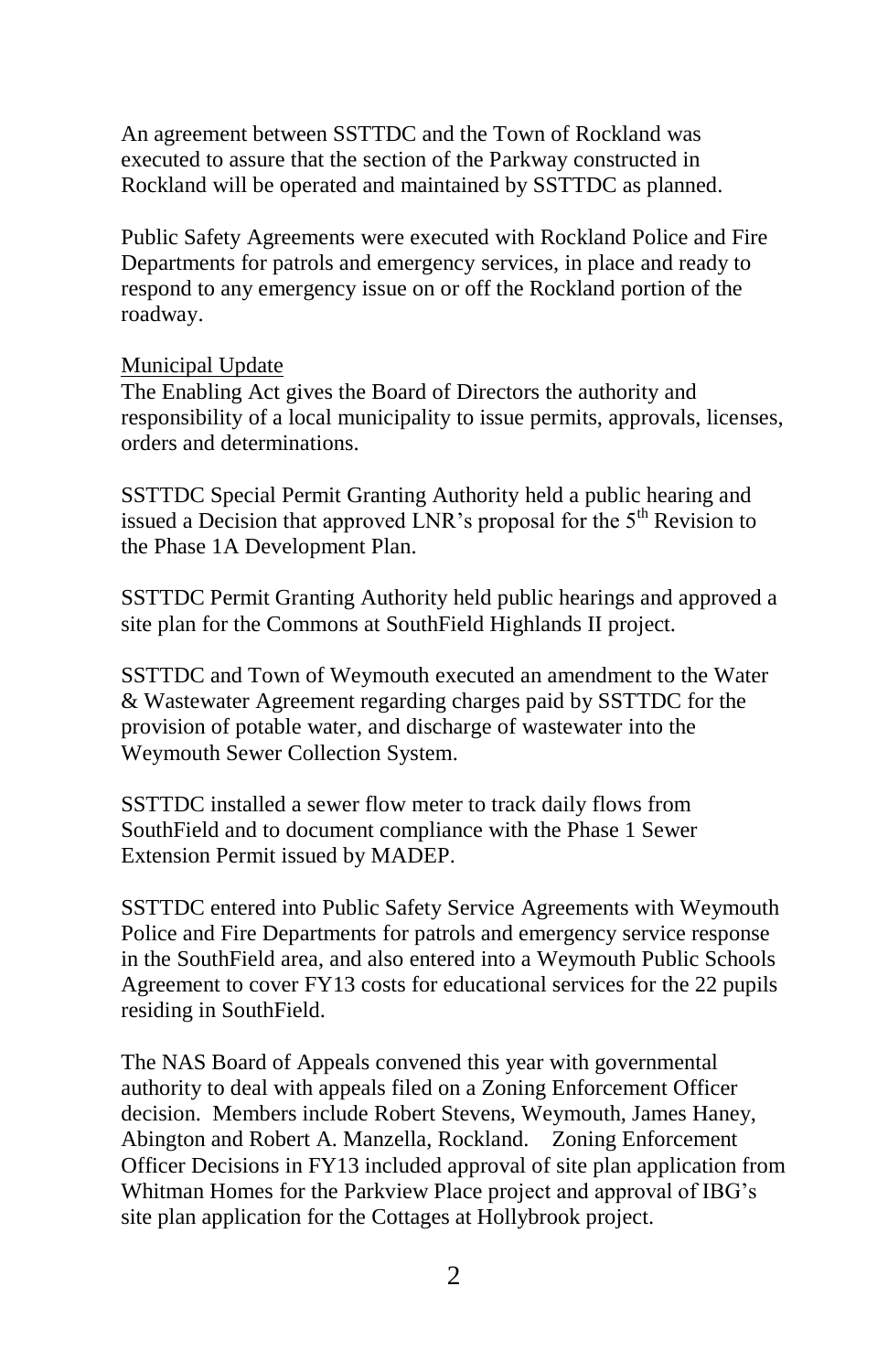The SSTTDC Advisory Board continues to meet jointly with the Board of Directors. Members include Joseph Shea - Abington, Robert Long & Joseph Gambon - Rockland, Eric Miller and Carol Karlberg - Weymouth, William Koplovsky - Hingham, Martin Pillsbury - MAPC, Bruce Hughes – OCPC, Eugene Blanchard – Governor Appointees.

The SSTTDC Board of Assessors reviewed the FY13 DOR Tax Recap and recommended a tax split and tax shift of 1.291878% with no residential exemption (\$13.26 Residential/\$26.35 Commercial/personal property). Members include: Dennis Robson, Rockland, Jack Pistorino, Abington and Pam Pantermoller, Weymouth. The Principal Assessor is Jim Judge.

## Financial Matters:

Due to constraints of the Memorandum of Agreements with the Commonwealth and the Tax Plan, Free Cash was not certified until December 20, 2012. The Enabling Legislation required a determination on Excess Revenue within 120 days of the close of the fiscal year; on October 15, 2012 the Board established that no excess FY12 revenues were available for distribution.

Fiscal Year 2013 milestones which have been achieved include:

- a. Certified Valuation through MA Department of Local Assessments
- b. Certified the FY13 tax rate prior to December 31
- c. Filed, in a timely manner, the various reporting requirements to MA DOR
- d. Completed an Independent Audit prior to December 31
- e. DOR certified the new state tax revenue under the Parkway Agreement prior to December 31
- f. Provided for a Deficiency Payment required under the Parkway Agreement prior to setting the FY13 tax rate
- g. Included the land from the Transfer from the NAVY FOST 3-5 in the tax roles
- h. Completed the formal process for establishing a single, certified water and sewer department through the MA Department of Environmental Protection and the MA Department of Revenue

Obligations still pending:

- a. East West Parkway deficiency appealed
- b. FEIR Off-Site Improvements and a Capital Plan identifying each requirement and the cost associated with it.

SSTTDC had certified FY13 Free Cash in the amount of \$1,654,836